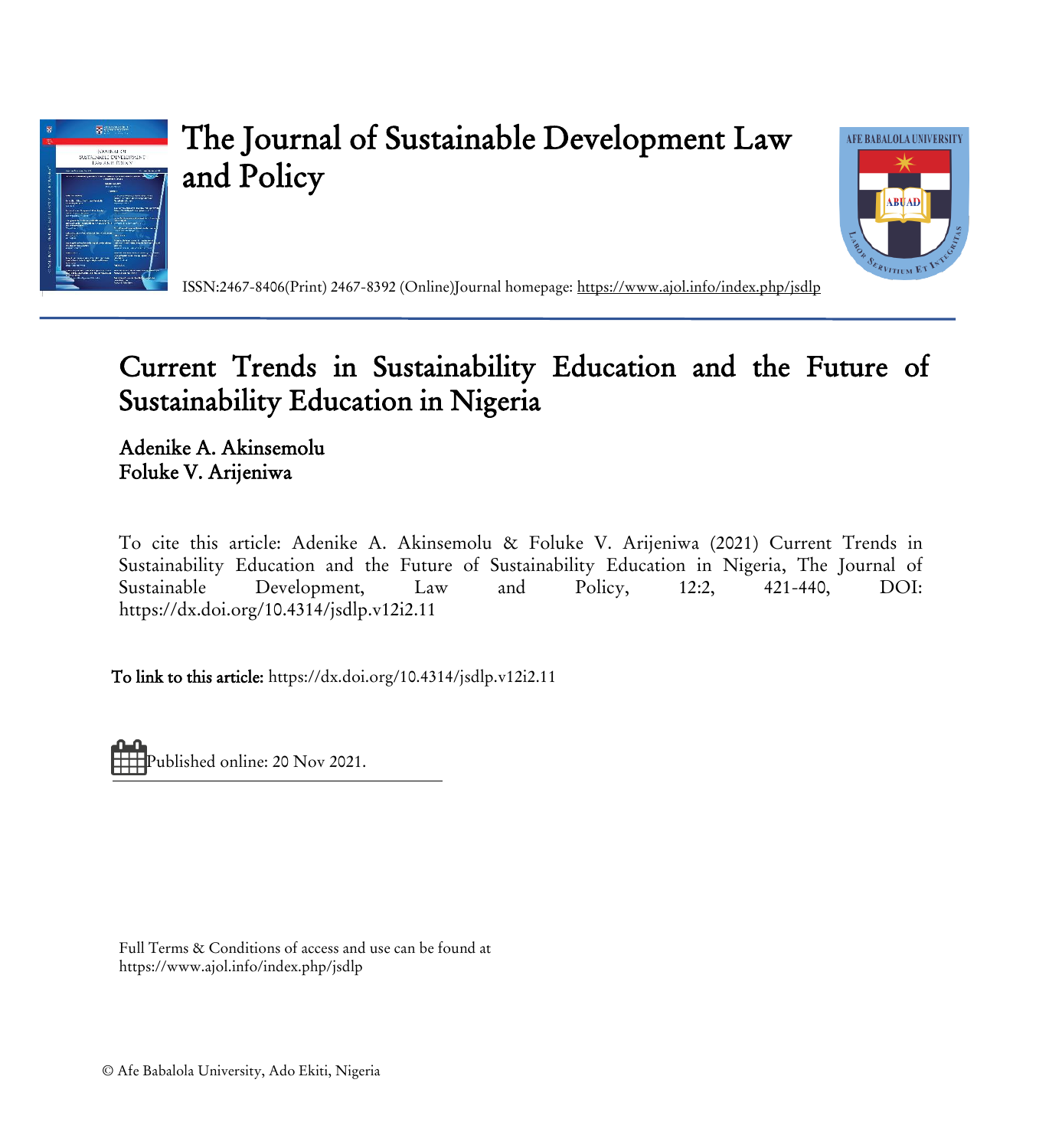

### Current Trends in Sustainability Education and the Future of Sustainability Education in Nigeria

Adenike A. Akinsemolu, Senior Research Fellow, Institute for Oil, Gas, Energy, Environment and Sustainable Development, Afe Babalola University, Ado Ekiti

Foluke V. Arijeniwa, Research Associate, The Green Institute, Nigeria

(Received 09September 2021; *fi*nal version received 04 November 2021)

This article examines the current trends in sustainability education and the future of sustainability education in Nigeria. It contends that development and environment are intertwined and thus should be systematically embedded into educational activities to yield environmentally responsible and accountable policies and citizens in the quest for sustainable development. The significant roles of Environmental Education (EE) as a tool for propagating United Nations sustainable development goals (SDGs) have been identified within Nigeria's national guidelines and policy visions. While there is this recognition, implementing and delivering EE programs remains significantly affected by various practical implementation challenges. Despite various studies documenting the value of EE for the achievement of the SDGs, challenges related to governance and laws limiting the roll-out of these programs in Nigeria continue to pose implementation challenges. Thus, this article seeks to look at the various institutional and legal challenges arising with the implementation of these programs within Nigeria and how to practically address them. The main challenges identified in this study are inadequate funding, capacity gaps, insufficient facilities, inadequate infrastructure, and the lack of EE in national strategies and plans. Recommendations for addressing these challenges are provided, along with conclusions on the future outlook.

Keywords: environmental education, Environment, Environmental Education, Sustainable Development, sustainability, current trends, future of sustainability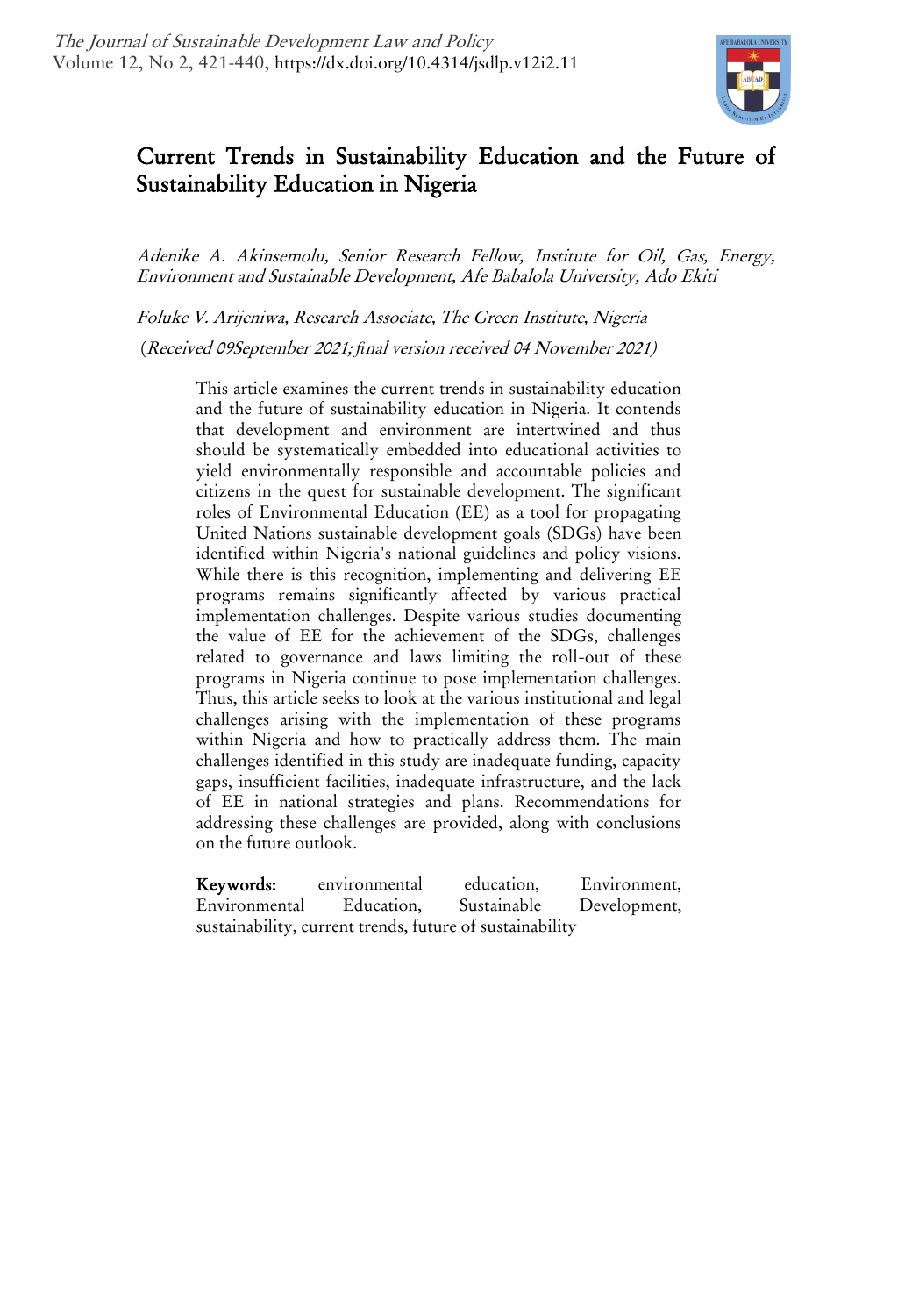#### 1. INTRODUCTION

One of the major contradictions in the twenty-first century is the unique technological advancement and economic growth, which have contributed to devastating socioenvironmental impacts on humanity despite accruing numerous benefits for people. In the quest for survival, humankind is significantly exposing the planet to severe climate change threats, which poses issues to energy, ecology security, food, and politics which are impediments to sustainable development.<sup>1</sup>The African continent is also experiencing various and complex environmental challenges, including the threat of significant extinction of species due to the adoption of a global capitalist system that creates a production treadmill due to its increasing urge for enormous profits.<sup>2</sup>The rising demand for products has led to the proliferation of this system in Africa due to its ability to avail products at a lower price. Nigeria is part of this environmental conundrum due to anthropogenic activities contributing to ecosystem degradation, biodiversity loss, and reduction in agricultural production.<sup>3</sup>Northern Nigeria is under threat due to the Eastward rapid encroachment that threatens sustainable livelihoods while environmental degradation in the Niger Delta continues making the region prone to conflicts due to quests for resource control and environmental justice.<sup>4</sup>Life-consuming floods and erosions have increasingly become reoccurring issues in environmental challenges that the Southern Eastern Nigeria has been associated with. These challenges raise the need for sustainability education that empowers policymakers and stakeholders in Nigeria to urgently implement environmental

<sup>&</sup>lt;sup>1</sup> DS Olawuyi, The Principles of Nigerian Environmental Law. (Afe Babalola University Press 2015) 1-25.

<sup>2</sup> Ibid.

Damilola Olawuyi and Olaitan Olusegun, 'Achieving the United Nations Sustainable Development Goals on Biological Diversity in Nigeria: Current Issues and Future Directions'(2018) 7 (1)Global Journal of Comparative Law 37-60.

<sup>4</sup> DC Ekwueme, C. O., Ekon, E. E., & Ezenwa-Nebife, 'Education for Sustainability through Academic Freedom. Research' (2016) 15 Global Journal of Education 23.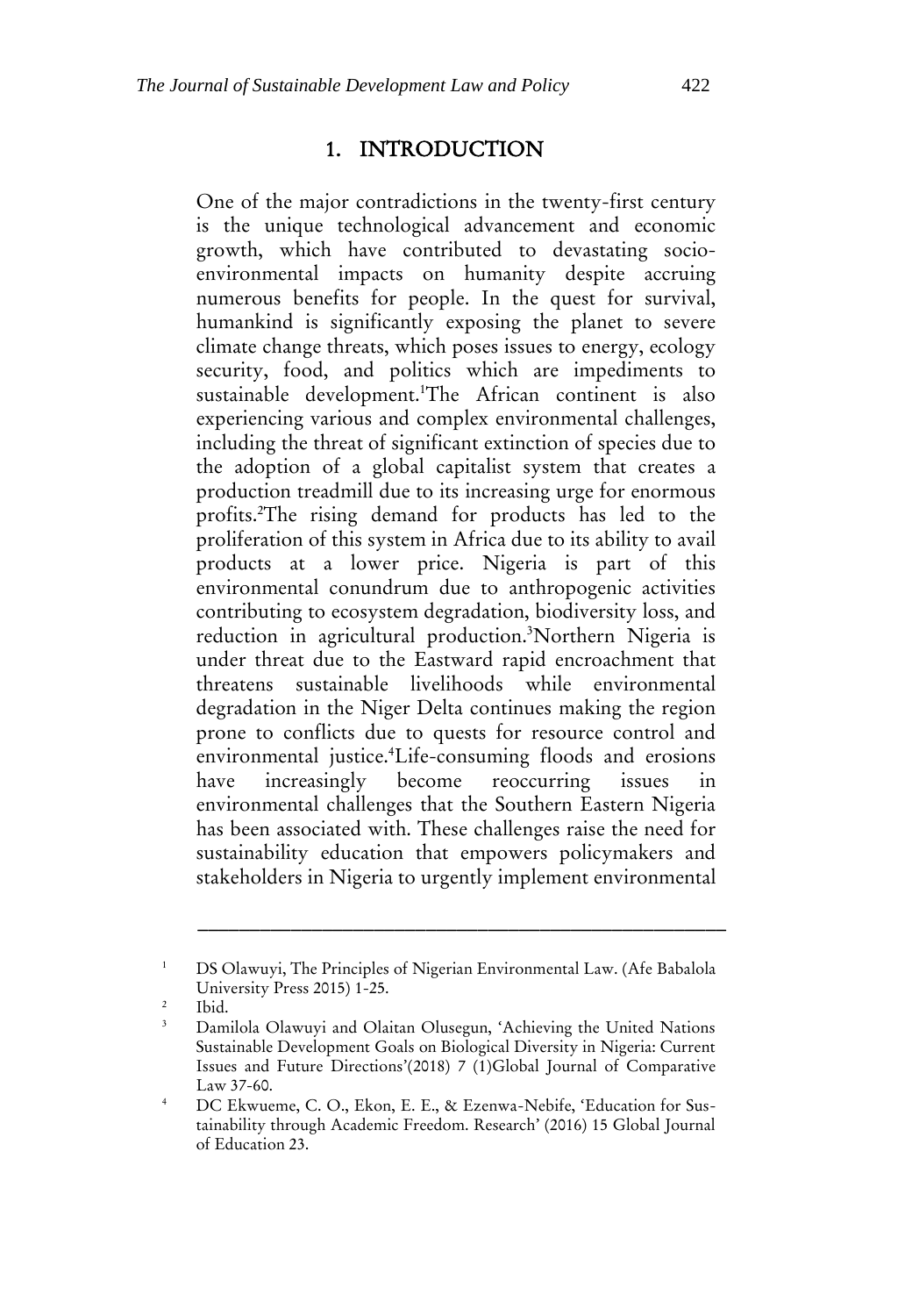protection measures.<sup>5</sup> Environmental education can serve asa tool for propagating United Nations sustainable development goals (SDGs) in Nigeria, especially those relating to ecological protection, resource conservation and climate change.<sup>6</sup>

Against this backdrop, this article seeks comprehensively examine the current trends in sustainability education and the future of sustainability education in Nigeria. This is done in the context that sustainability education can play a critical role in reversing the trend of environmental degradation and set the environment towards the path of recovery. Training and environmental education can also raise awareness of the prolonged effects of unchecked development and environmental degradation.

#### 2. THE IMPORTANCE AND VALUE OF SUSTAINABILITY EDUCATION

Education has been heralded as a critical pillar in the quest for sustainability since it enables people to develop values, skills, and knowledge required for participating in decisionmaking at a personal, collective, and global level.<sup>7</sup>Sustainability education embraces environmental concerns and issues such as human rights, gender equality, holistic education, the fight against poverty, and cultural diversity. Sustainability education enables all persons to acquire the values, knowledge, attitudes, and skills required to shape a sustainable future. More often, the most acceptable definition of sustainable development or sustainability is that it is a development that caters to the current generation's needs without jeopardizing the capacity of future generations to meet their needs. Sustainability has further been emphasized as a form of development that spurs critical thinking and decision-making collaboratively. Also,

<sup>5</sup> A. Babalola&D. Olawuyi, 'Advancing Environmental Education for Sustainable Development in Higher Education in Nigeria: Current Challenges and Future Directions' (2021) 13 Sustainability 10808. https://doi.org/10. 3390/su131910808

<sup>6</sup> Ibid.

<sup>7</sup> Ibid.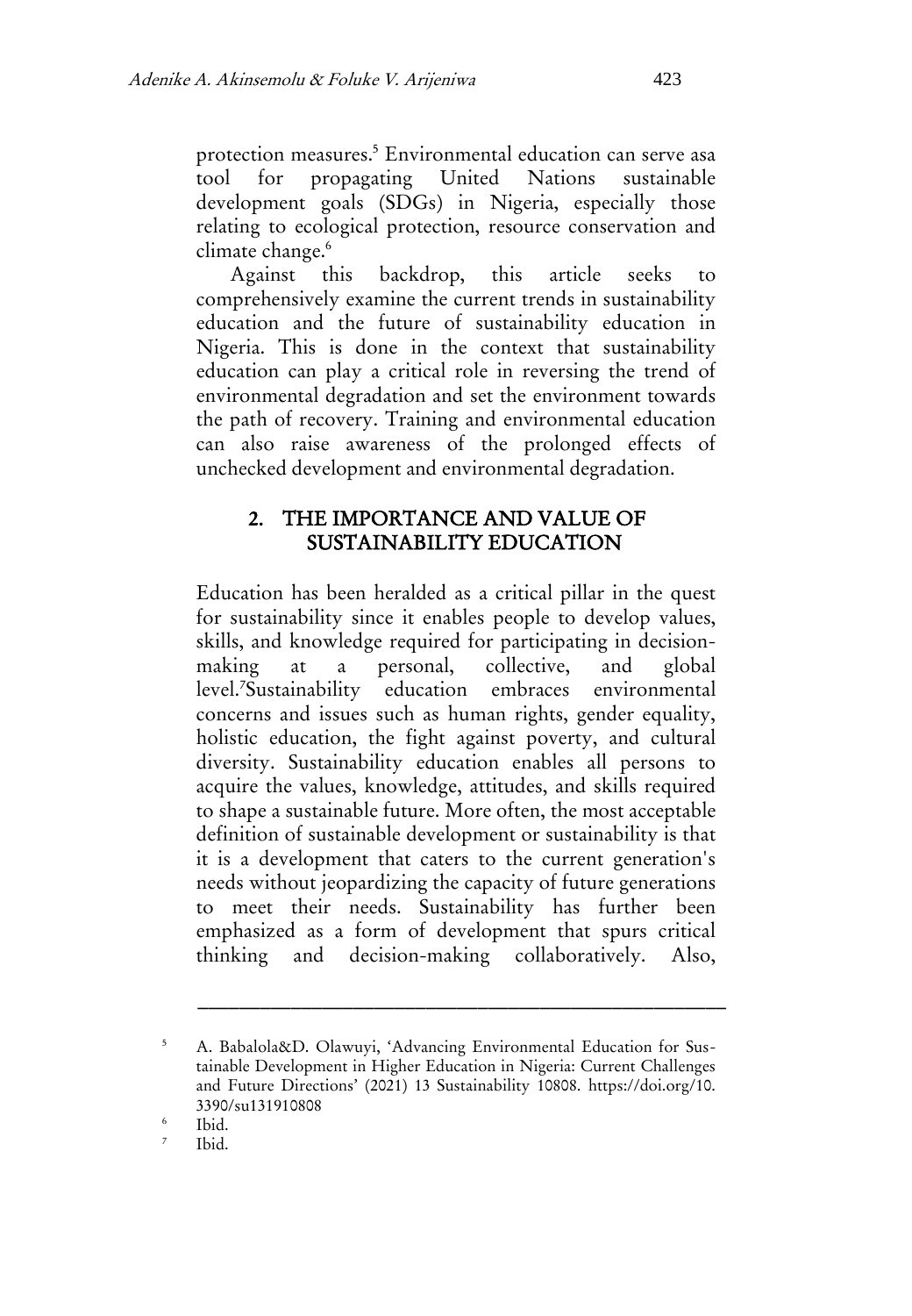education for sustainability can create opportunities for students to learn and look at how their resources impact the planet. Since it entails learning about the environment, interacting with it to make decisions, and deter harmful environmental activities, sustainability education strengthens and fosters the ability of individuals to make choices and decisions that favour a sustainable lifestyle.

Sustainability education is a strategy that aims to ensure that all learners have relevant knowledge, values, skills, and dispositions for motivating and empowering them to be informed citizens.<sup>8</sup> Contrary to the traditional way of teaching, sustainability education implies embracing a more holistic methodology to education to create a better world for the current and future generations. In Nigeria today, sustainability has been embedded into the school curriculum to foster awareness on poverty reduction, biodiversity, climate change, sustainable consumption, and disaster risk reduction.<sup>9</sup>To foster this awareness in learning environments, it needs learner-centred, participatory, and activity-based teaching methods to empower and motivate learners to reorient their behaviours and attitudes while taking action for sustainability. Knowledge acquired can help students relate what is learnt in the classroom with their real-life activities, thus placing them in a better position to change behaviours and embrace sustainable lifestyles.<sup>10</sup>This implies that if every Nigerian child gains academic freedom to read and write regardless of their age, gender, background, and tribe, there would be remarkable improvement and sustenance of their lives. Whereas numerous countries globally have embraced education to attain sustainability, the lack of awareness and vision has deterred progress in Nigeria. This can be partly linked to the lack of appropriate supervision, planning, and poor implementation of welldesigned policies. Tackling these crucial challenges can enable the Nigerian government to minimise or deter delays or derailment of sustainability. To attain this in the country,

\_\_\_\_\_\_\_\_\_\_\_\_\_\_\_\_\_\_\_\_\_\_\_\_\_\_\_\_\_\_\_\_\_\_\_\_\_\_\_\_\_\_\_\_\_\_\_\_\_\_\_

<sup>10</sup> Ibid.

<sup>8</sup> Ibid.

<sup>&</sup>lt;sup>9</sup> Ekwueme, C. O., Ekon, E. E., & Ezenwa-Nebife (n 2).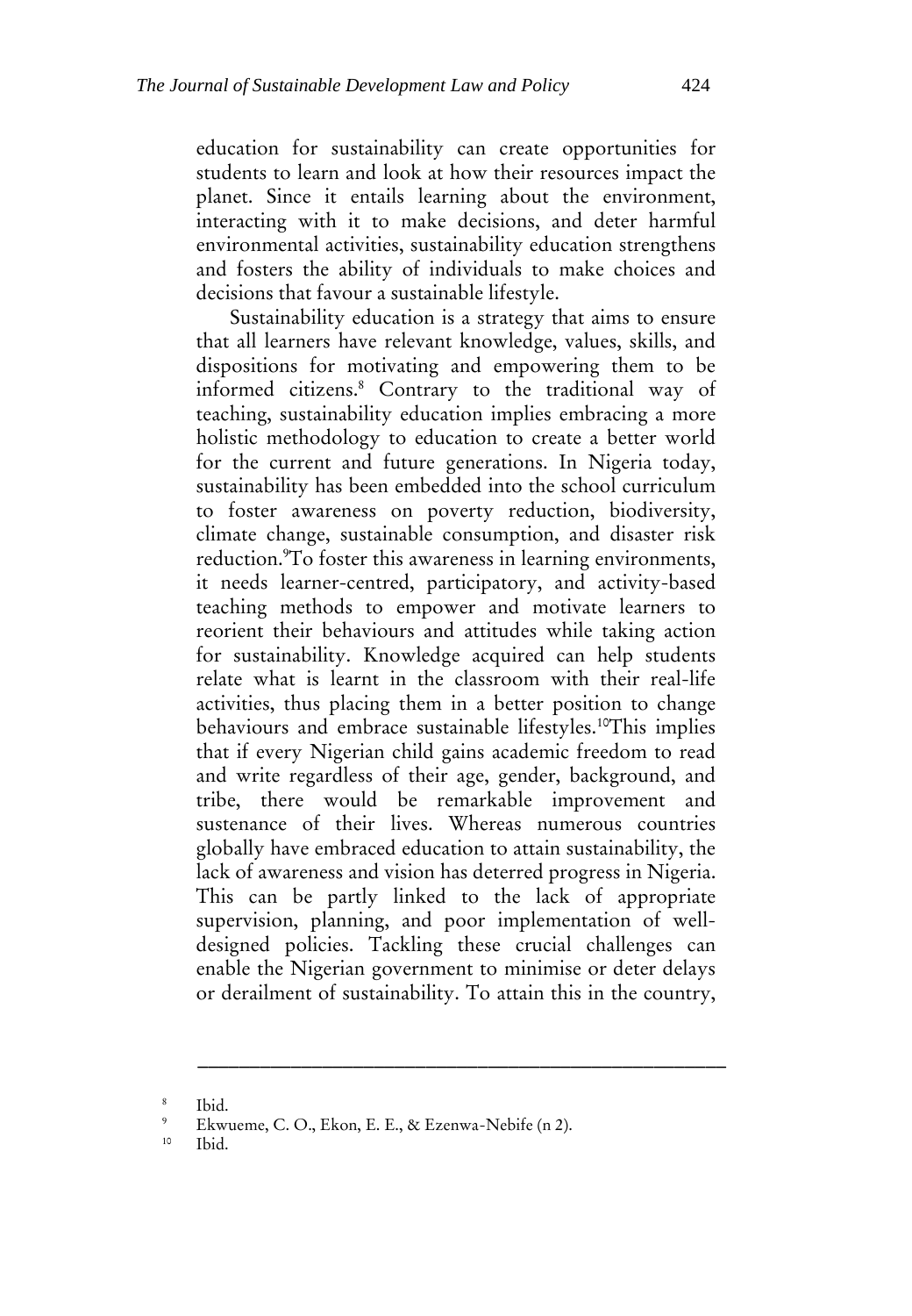relevant focal points for sustainability should be identified and tackled.

#### 2.1 Current Status of Sustainability Education

Goal 4 of the UN SDGs commits by all states to not only ensure equitable and inclusive education and enhance lifelong learning opportunities by 2030.<sup>11</sup>Target 4 of this goal seeks to ensure that all students acquire the skills and knowledge required for promoting sustainable development through sustainable lifestyles and education for sustainable development by 2030.<sup>12</sup>At the same time, the UNESCO Education for Sustainable Development (ESD) 2030 Framework suggests that ESD is a major component of quality education and a critical enabler for attaining all the SDGs. Notably, the ESD 2030 Framework offers holistic tools and guidance for implementing these ambitious commitments and goals.<sup>13</sup>A number of these instruments acknowledge the significance of environmental education initiatives that seek to promote lifelong, holistic, and systematic understanding and awareness of environmental issues affecting the local population. <sup>14</sup>Arguably, environmental education programs include courses that provide skills and knowledge acquisition on environmental themes, including waste management, water management, responsible consumption, climate change, and recycling and composting.<sup>15</sup> Environmental educators globally are seeking new ways of advancing excellence within EE programs and initiatives to contribute to the achievement of all the SDGs at the global and national levels, particularly SDG 4 on education.

<sup>11</sup> C Shulla, K., Filho, W. L., Lardjane, S., Sommer, J. H., & Borgemeister, 'Sustainable Development Education in the Context of the 2030 Agenda for Sustainable Development.' (2020) 27 International Journal of Sustainable Development & World Ecology 458.

 $\frac{12}{13}$  Ibid.

<sup>13</sup> DA Goldstein, M. I., & DellaSala, 'Encyclopedia of the World's Biomes', Encyclopedia of the World's Biomes (Elsevier 2020).

<sup>14</sup> DS Olawuyi, The Principles of Nigerian Environmental Law. (Afe Babalola University Press 2015).

<sup>15</sup> Ibid.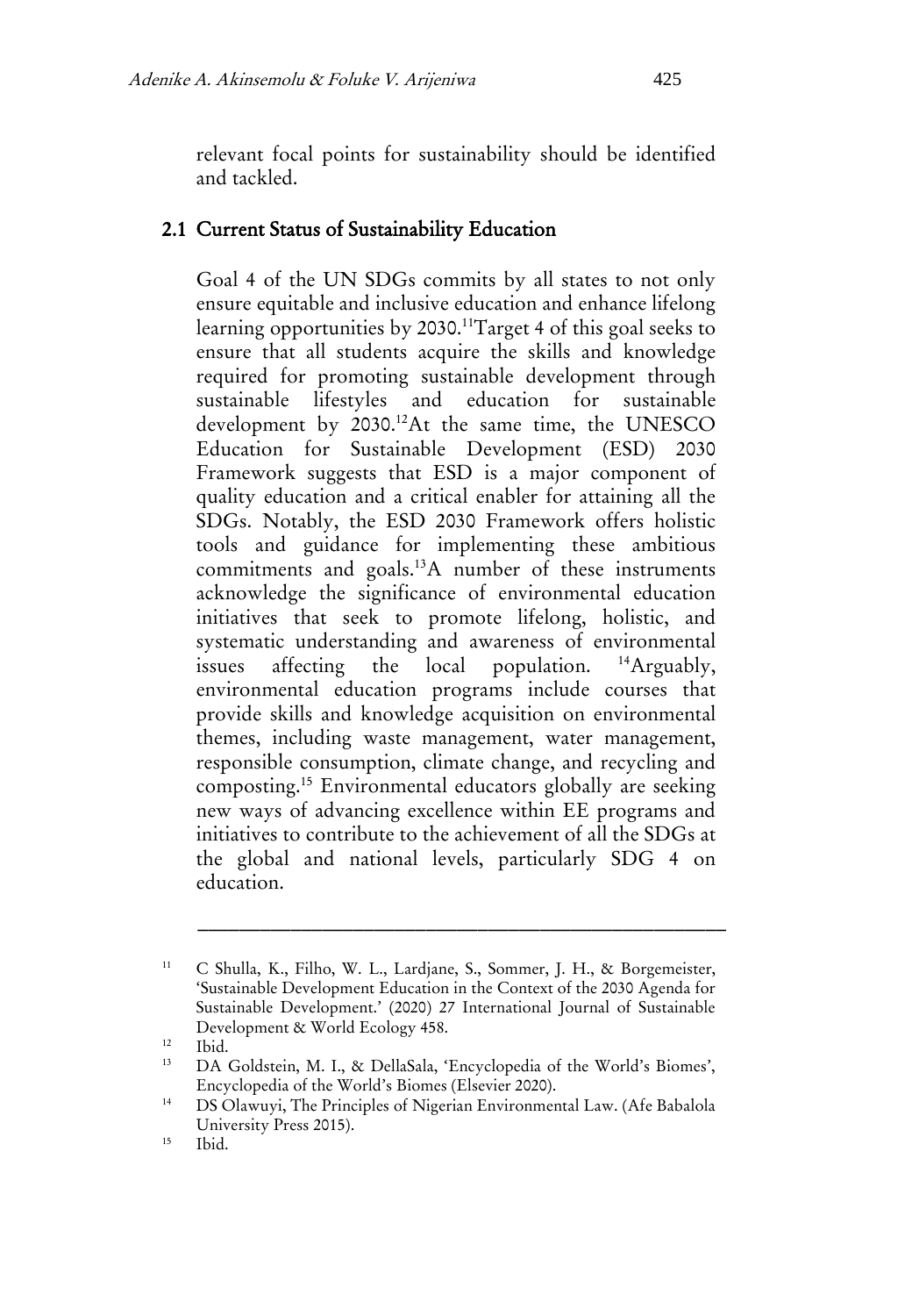The significance of environmental education is widely depicted in various national policy instruments and strategies in Nigeria. More specifically, Nigeria's 2020 Voluntary National Review and National Report presented to the Rio+20 conference particularly identify the national government's aim to support various implementation mechanisms and imperatives to advance the achievement of all the SDGs.<sup>1617</sup>Also, the major primary education legal framework, Universal Basic Education (UBE) Act, clearly seeks to enhance qualitative and uniform basic education in the whole country by providing compulsory, free basic education. The 2013 National Policy on Education clarifies the policy standards, management techniques, strategies, objectives, and guidelines for advancing education as a tool for fostering environmental and socio-economic development in the country.<sup>18</sup>Similarly, the 2017-2020 Nigeria Economic Recovery and Growth Plan (ERGP) seeks to transform the country's education into a tool for attaining the SDGs and economic growth.<sup>19</sup>Because of these robust policy emphases on sustainability, various EE initiatives and programs that seek to foster environmental awareness and sustainable lifestyles among Nigerians are emerging. For instance, almost all higher education institutions have embraced at least one form of environmental education program that ranges from optional or core courses as part of their degree programs to stimulate environmental awareness.<sup>20</sup>In spite of the improved awareness of environmental education as a tool for promoting the SDGs, various institutional and legal challenges continue impeding

<sup>&</sup>lt;sup>16</sup> T Ogisi, O. R. D., & Begho, 'Covid 19: Ramifications for Progress towards the Sustainable Development Goals (SDGs) in Nigeria.' (2021) 35 International Review of Applied Economics 256.

<sup>&</sup>lt;sup>17</sup> Government of Nigeria, 'Nigeria: Integration of the SDGs into National Development Planning: A Second Voluntary National Review'; <http s://sustainabledevelopment.un.org/content/documents/26309VNR\_2020\_ Nigeria\_Report.pdf>.

<sup>&</sup>lt;sup>18</sup> MJ Salihu, 'Agencies Governing the University Education System in Nigeria: An Examination of Their Administrative Powers, Conflicts and Advocacies.' (2020) 7 ATBU Journal of Science, Technology and Education 231.

 $\frac{19}{20}$  Ibid.

A.Babalola &DS Olawuyi (n.5).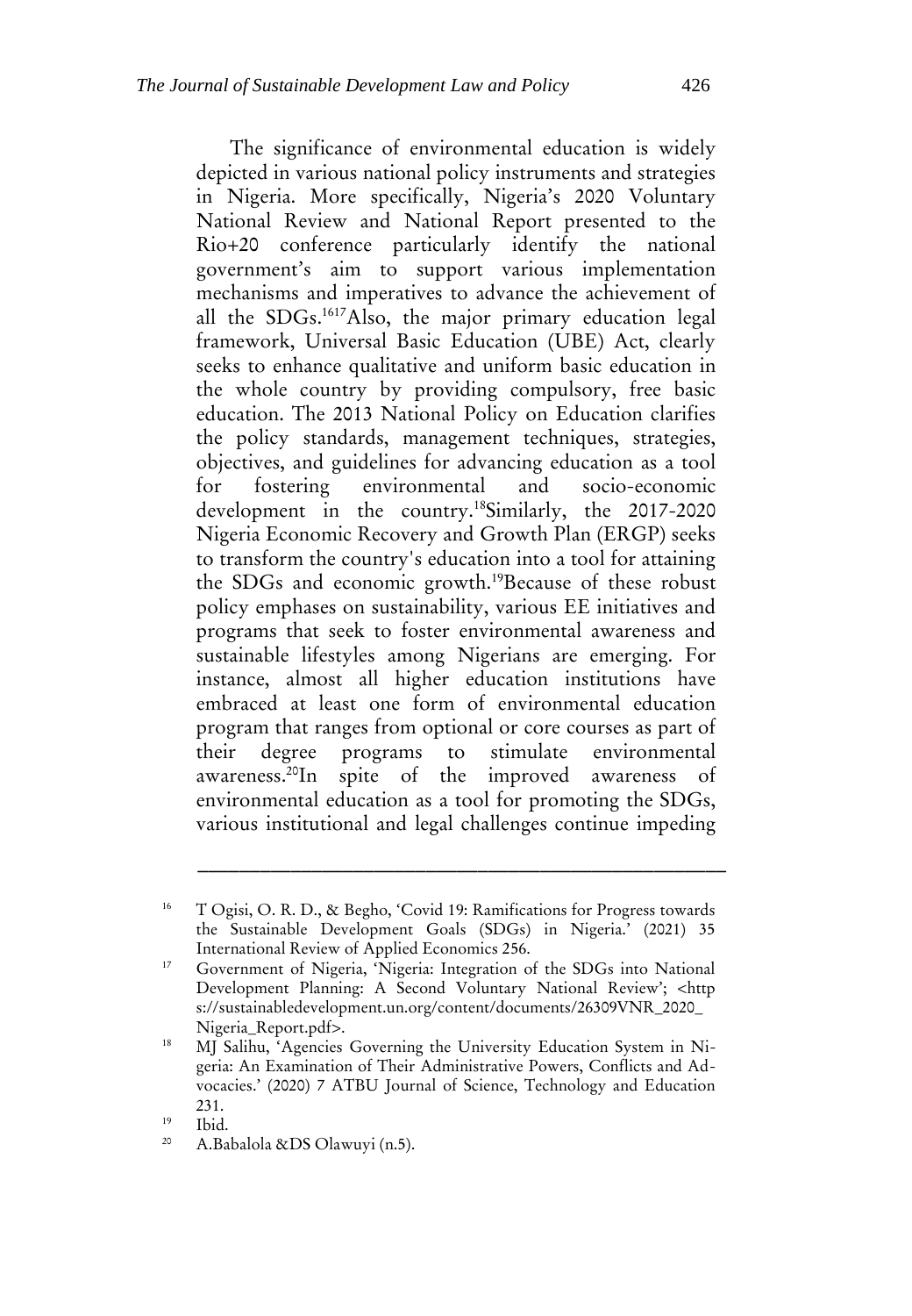the rapid implementation and development of EE initiatives and programs within formal education institutions. Also, there are still challenges in terms of access to quality education, thus hindering the reach and scope of EE programs at all formal education levels. An example to demonstrate this is the ranking by the World Education Forum, which ranked it position 116 out of 137 states in 2017 in terms of the quality of university and college education and training.<sup>21</sup>Similarly, more than 10 million children in Nigeria still do not access education, and by 2019, they had not been enrolled in school. <sup>22</sup>Poor access to education has generally limited the reach and scope of environmental education programs. 23

The 1976 UNESCO-UNEP Belgrade Charter stated that EE aims to develop a population that is concerned about and aware of the environment and its related problems and which has the motivation, skills, commitment, attitudes, and knowledge to work collectively and individually towards solving current issues and preventing new ones. Also, the Tbilisi Declaration elaborated that the objectives of environmental education include behaviour and attitude change, dissemination of knowledge, and awareness creation. Awareness seeks to enable individuals and social groups to be aware and sensitive to the total environment and related issues. On the other hand, knowledge is vital for helping individuals and social groups gain various experiences and understand the environment.<sup>24</sup>Skills are critical for identifying and solving environmental issues. For participation, EE seeks to offer individuals and groups a chance to be actively involved in resolving environmental issues. This acts as the foundation for the ESD 2030 Framework in its quest to help nations scale-up ESD action in learning and education. This framework has five main action areas for enhancing ESD, including developing trainers and educators, transforming training and learning

<sup>21</sup> World Economic Forum, 'Nigeria The Global Competitiveness Index 2017-2018 Edition.' (2017).

<sup>&</sup>lt;sup>22</sup> UNICEF, Education.(2020) <https://www.unicef.org/nigeria/education>.<br>Babalola A & Olamuri (n.5)

<sup>&</sup>lt;sup>23</sup> Babalola, A., & Olawuyi (n 5).

Ibid.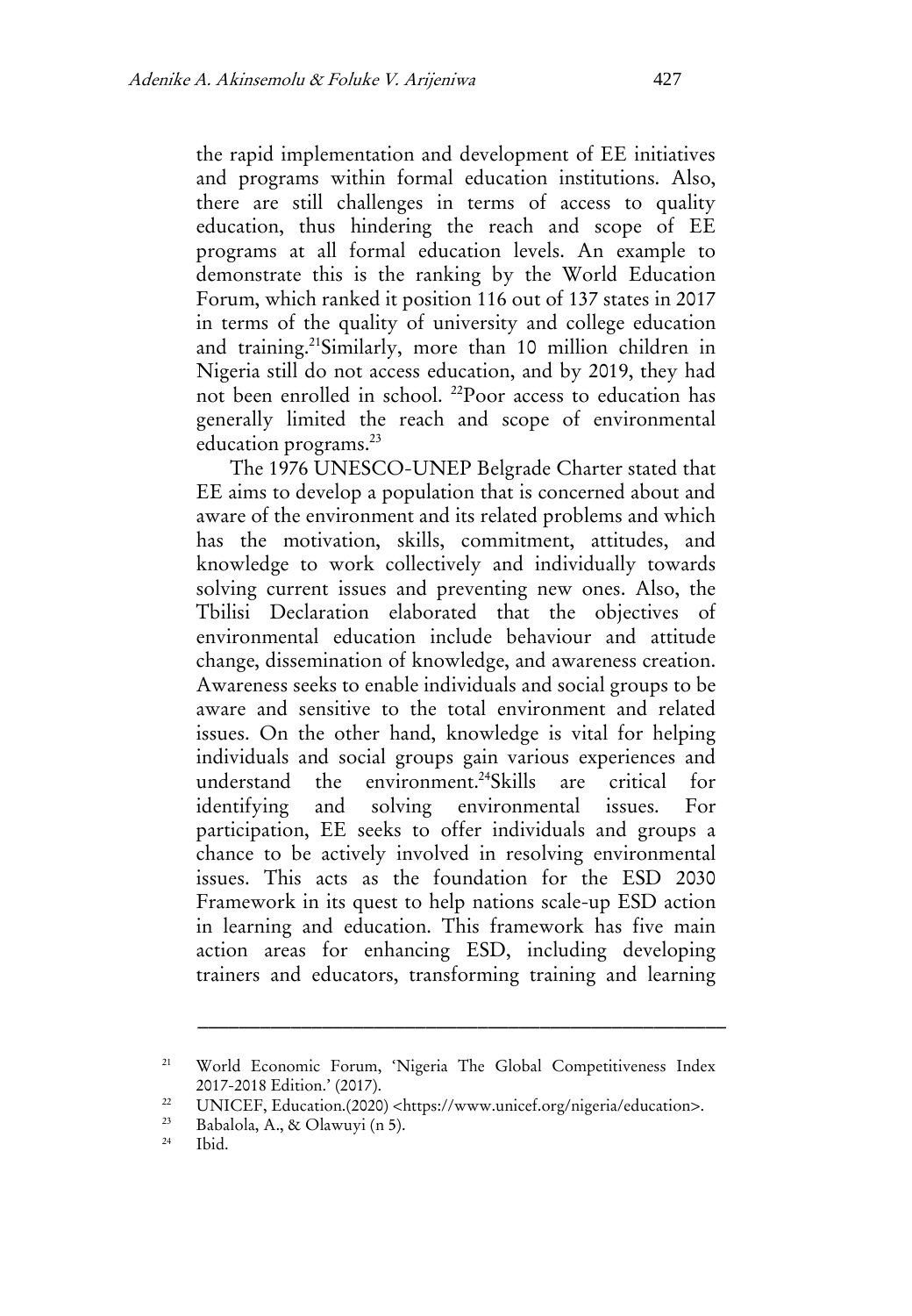environments, and accelerating sustainable solutions at the local levels. To achieve excellence in environmental education programs and initiatives, holistic and comprehensive mechanisms and procedures should be devised when designing, approving, implementing and monitoring EE programs.

A holistic environmental education program should extend beyond stand-alone and voluntary initiatives. Instead, EE programs need to fit into the core policy and legal framework on education to ensure sustained and appropriate resource allocation that can improve long-term sustainability at all levels.<sup>25</sup>To promote broader societal objectives, environmental education programs should also embed multiple perspectives and diverse stakeholder collaboration during all phases of programs. These are stakeholders with shared experiences, motivation, and interests, including institutional leaders, teachers, community groups, policymakers, parents, and curriculum developers.<sup>26</sup>Such wider levels of participation shape the program, its audience, and its focus. Globally, a multi-stakeholder partnership has been embraced by developing a coordinated, integrated, and cross-sectoral approach to offer an efficient platform for a number of stakeholders and actors to unite to address a common issue that would not have been tackled by one stakeholder.<sup>27</sup>This approach can help achieve the dual purpose of ensuring the effectiveness of environmental education programs while addressing knowledge and information sharing gaps observed in the current efforts. For instance, a well-implemented coordination mechanism will ensure peer interactions and effort consolidation, which can substantially enable learners to access the best learning

<sup>&</sup>lt;sup>25</sup> J Leal Filho, W., Tripathi, S. K., Andrade Guerra, J. B. S. O. D., Giné-Garriga, R., Orlovic Lovren, V., & Willats, 'Using the Sustainable Development Goals towards a Better Understanding of Sustainability Challenges.' (2019) 26 International Journal of Sustainable Development & World Ecology 179.

<sup>26</sup> D Olawuyi, 'Sustainable Development and the Water-Energy-Food Nexus: Legal Challenges and Emerging Solutions.' (2020) 103 Environmental Science & Policy 1.

<sup>&</sup>lt;sup>27</sup> N Beisheim, M., & Simon, 'Multi-Stakeholder Partnerships for Implementing the 2030 Agenda: Improving Accountability and Transparency.', Analytical Paper for the 2016 ECOSOC Partnership Forum. (2016).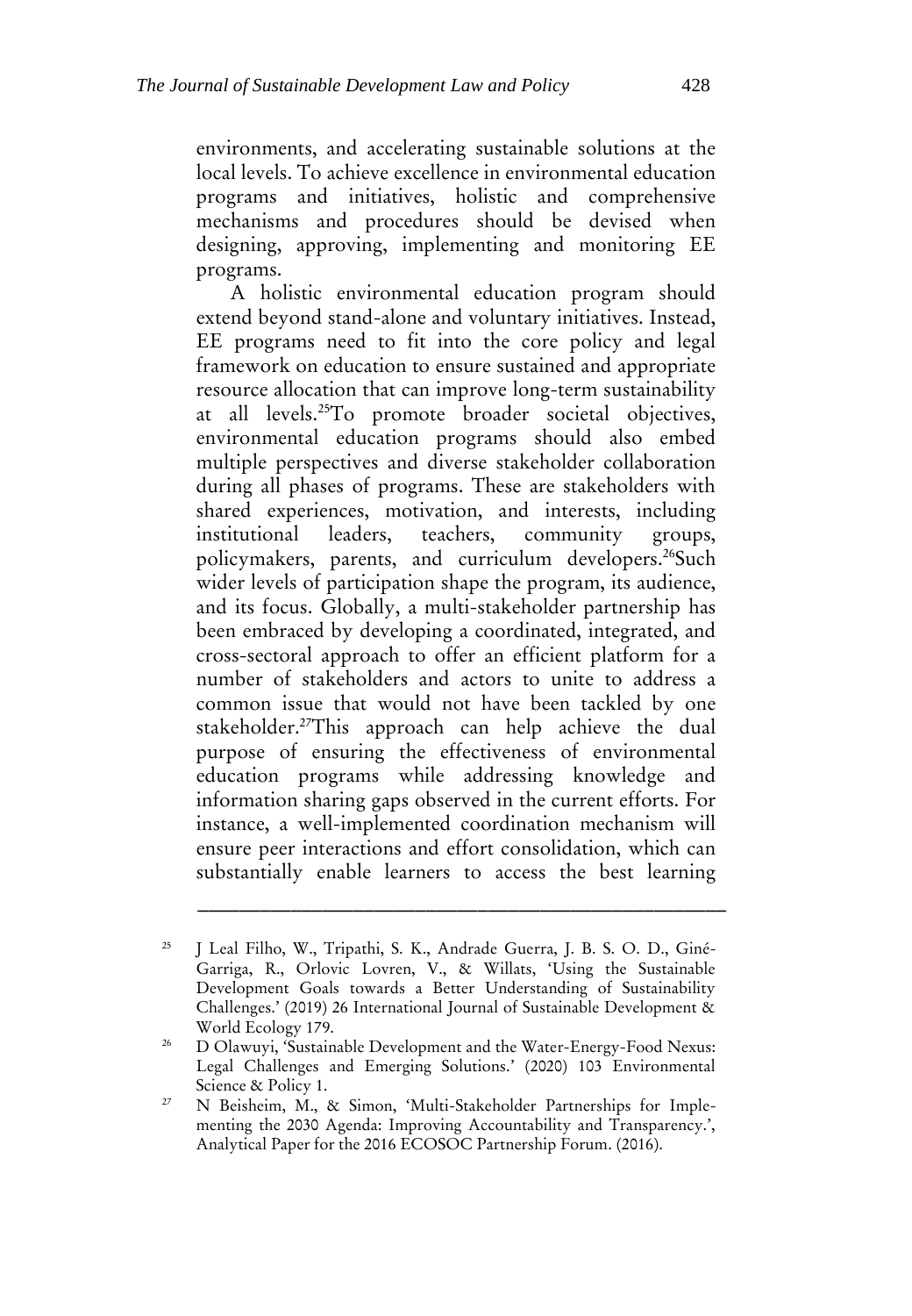resources, materials and activities. At the same time, EE actors become more skilled and gain more practical insights during nationwide collaborations.

#### 3. KEY ISSUES AND CHALLENGES WITH ENVIRONMENTAL EDUCATION

While teaching sustainability is vital, how to embed it into learning remains a daunting task for Nigeria. Integrating sustainability alone into the formal school curriculum as another subject can be viewed as another burden that should be learnt. However, it could be one of the speediest ways for creating awareness of the sustainability idea for upcoming generations.<sup>28</sup> Notwithstanding, it can only become sustainable if taught at all educational levels. Expansion of educational facilities may lead to the risk of conflict in terms of resource use: whether the government should promote primary schooling in neglected areas or whether to emphasis the need to build up upper-level and technical skills within higher education, that is, providing better equality of opportunity to advocate for efficiency to meet the scarce workforce needs. Even within areas that have facilities, some of the children may be unable to leverage primary schooling due to the lack of capacity to pay school fees. Disparities exist in terms of who should pay for education, and this education burden impinges with lesser or more intensity basing on the individual family incomes and eventually on the natural economic resource endowments.

Despite universal basic education being free, the additional burden is the cost of transportation to distant schools, school uniforms, stationery fees, and feeding. It is an additional burden that some families cannot support within a large family setting. Awareness should extend beyond classroom borders to the larger population that has not gone through the formal education system since they are important stakeholders that need to know these issues. Since

<sup>28</sup> Beisheim, M., & Simon (n 21).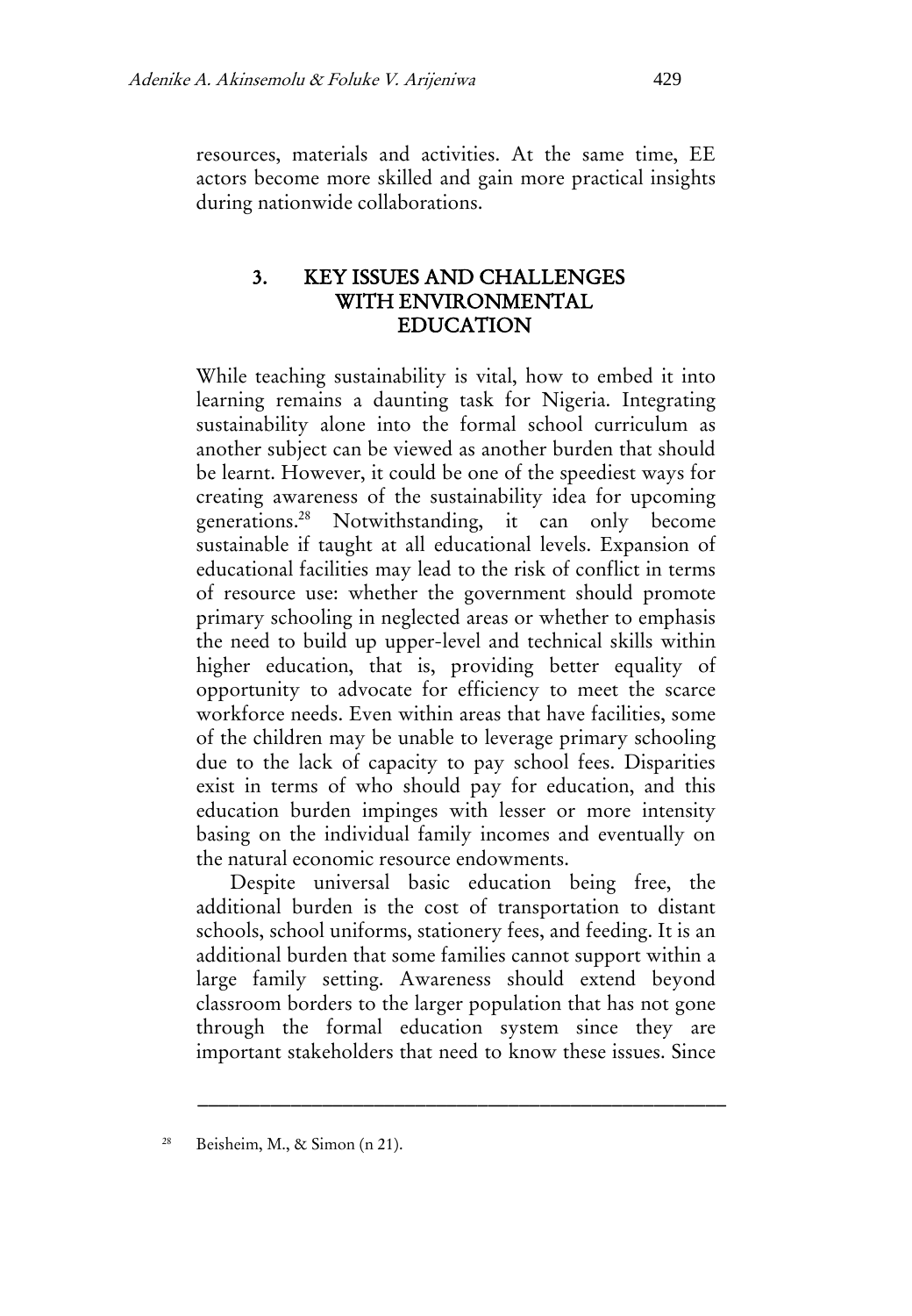Nigerians love entertainment and spend significant time watching television, these values can be taught in a number of indigenous languages using public media through enlightenment films, dramas, and programs. Unchecked and uncontrollable population growth is another challenge that has become a concern for the government of Nigeria.

Nevertheless, Nigeria's leadership has increasingly become aware of the importance of initiative decisive measures for controlling the population, which has not been accompanied by an increase in resources for enhancing sustainable development. Undoubtedly, Nigeria will make up a significant proportion of the population growth within Sub-Saharan Africa. Being the most populous nation in the continent and seventh most populous globally, (with a population of more than 212 million by September 28, 2021), it has been projected that Nigeria is poised to surpass the US by doubling its current size by increasing to 401 million by 2050. <sup>29</sup> This will make it the third most populous country globally during this period. For a nation where more than 50% of citizens live below the poverty line, the anticipated population growth could spell doom as it may be unable to meet the demands of the burgeoning population.

#### 3.2 Specific Challenges impeding Implementation of Environmental Education Programs in Nigeria

#### 3.2.1 Inadequate funding

Education and EE programs are not adequately funded. According to Nigeria's 2020 Voluntary National Review, inadequate funding is a major impediment to the achievement of SDG on quality and inclusive education in the country.<sup>30</sup>Over time, UNESCO has recommended that

<sup>&</sup>lt;sup>29</sup> B Akinsiku, 'A Disaster Waiting to Happen? Nigeria's Unchecked Population Growth.', The Republic. (2019) https://republic.com.ng/october.

<sup>&</sup>lt;sup>30</sup> Government of Nigeria. Nigeria: Integration of the SDGs into National De-velopment Planning: A Second Voluntary National Review; The Presidency: Abuja, Nigeria, 2020. Available online: https://sustainabledevelopment.un .org/content/documents/26309VNR\_2020\_Nigeria\_Report.pdf (accessed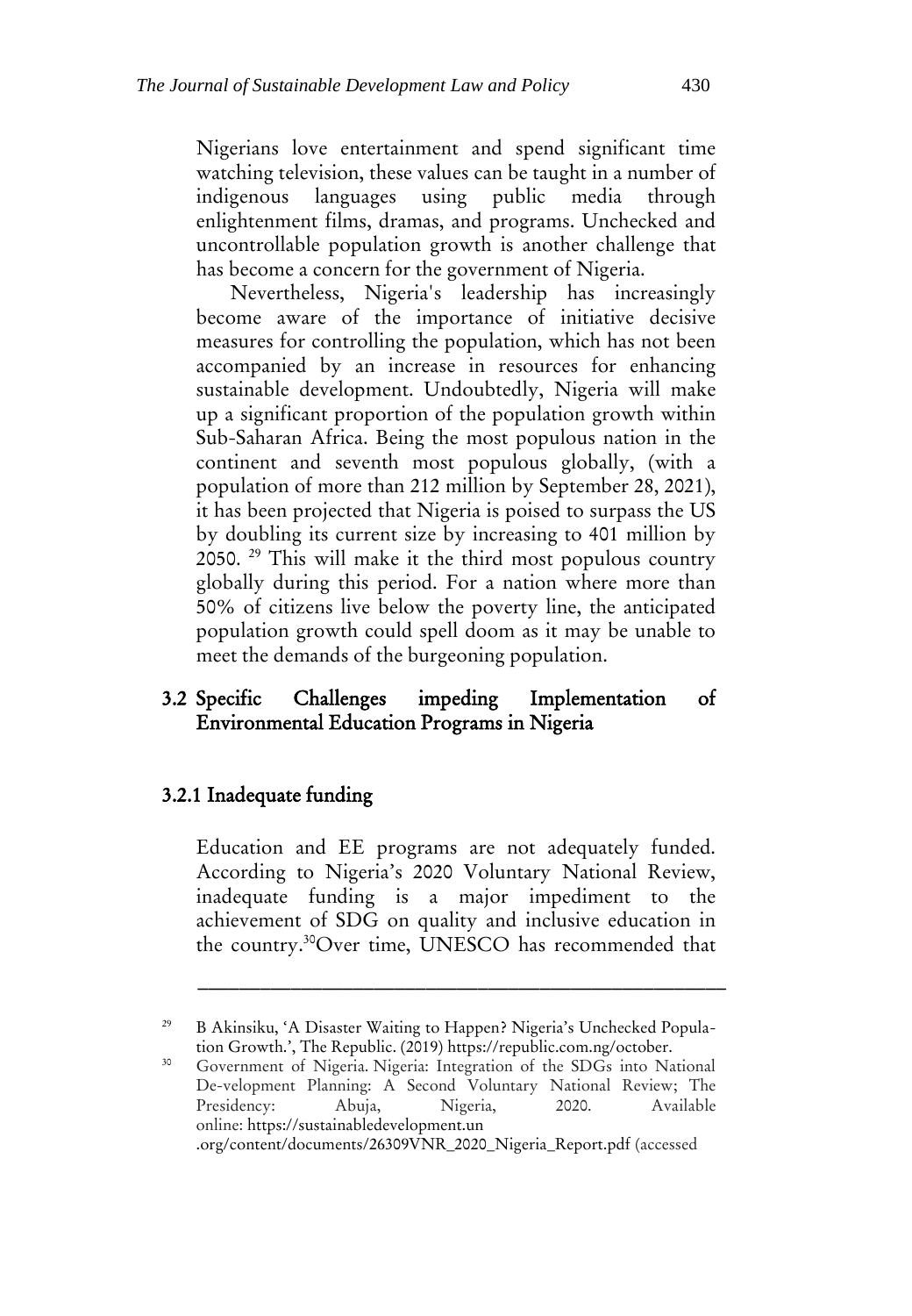donors and governments spend at least 15-20% of their annual budgets to finance education.<sup>31</sup>However, annual budgetary allocations in Nigeria have remained below this threshold, with some like the 2017 and 2021 budgets (6 and 5.6%, respectively) being less than 10%.<sup>32</sup>The perennial failure by the government to devote substantial resources to the education sector has led to underfunding of many institutions in the country.<sup>33</sup>As many universities grapple with meeting their overhead costs, the allocation of resources for ESD and EE programs have been adversely affected.<sup>34</sup> Implementing holistic programs and courses will necessitate the government to commit budgetary resources to recruit staff, develop programs, and acquire books and teaching infrastructure. The failure by the government to offer sustained funding to institutions has deterred the development and the roll-out of EE programs and courses, which could continue into the foreseeable future. In this regard, it will be pertinent for the government to commit to allocating more resources into the sector. Also, because of the urgency of environmental issues afflicting Nigeria, including gas and oil pollution, loss of biodiversity, and climate change, it is increasingly urgent to allocate resources that aim to promote EE and environmental awareness at all educational levels in Nigeria.

#### 3.2.2 Capacity Gaps

on 20 October 2021), see also EI Ejere, 'An Examination of Critical Problems Associated with the Implementation of the Universal Basic Education (UBE) Programme in Nigeria' (2011) 4 International Education Studies 221.

- <sup>31</sup> UNESCO, 'Education for All Global Monitoring Report. 2012' (2012) <http://www.unesco.org/new/en/media-services/in-focus-articles/fundinggap-for-education-growing-according-to-new-figures-released-by-unescostudy-also-proposes-ways-to-close-it/>.
- <sup>32</sup> A Olufemi, 'Buhari's 2021 Budget Share for Education Is Nigeria's Lowest in 10 Years.' <https://www.premiumtimesng.com/news/headlines/422829 buharis-2021-budget-share-for-education-is-nigerias-lowest-in-10 years.html.>.
- <sup>33</sup> C Nwoko, 'Financing Education in Nigeria Opportunities for Action: Country Case Study for the Oslo Summit on Education for Development.', (Education for Development Summit, Oslo 2015).
- <sup>34</sup> AA Babalola, 'The Elusive Search for Nation Nigeria.' (Afe Babalola University 2019) pp. 1-25.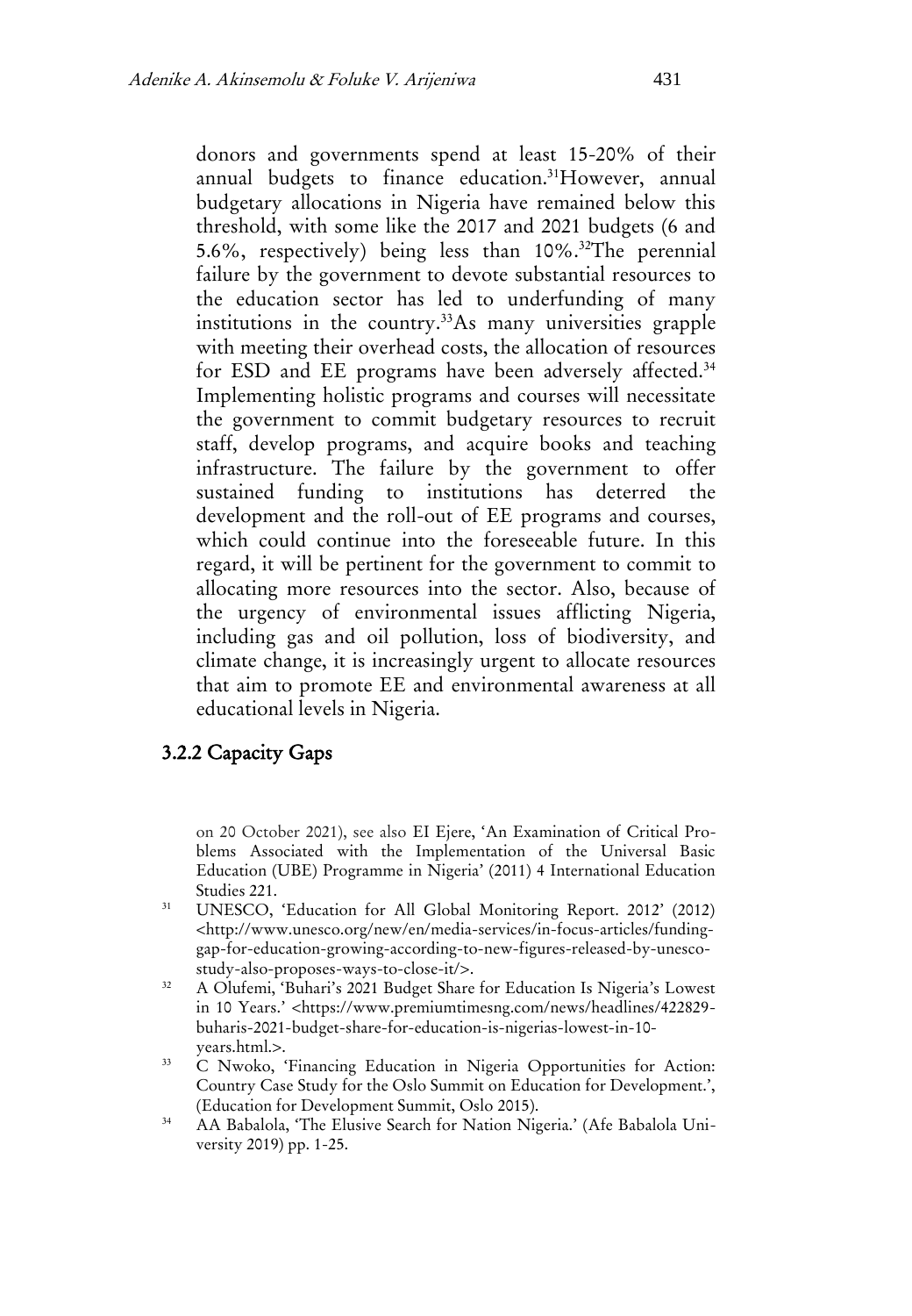The dearth in the number of skilled academics with skills in environmental disciplines stifles the development and rollout of EE programs.<sup>35</sup>For instance, the teaching of environmental law courses and programs would need to expand staff capacity or recruit experts who have research degrees in this law area. At the same time, raising the number of programs and courses in the science, mathematics, technology, and engineering disciplines will need the recruitment of researchers and academics that can roll out innovative pedagogical methodologies. It will also be essential to raise the number of programs and scholarships available for EE disciplines to encourage more students to enrol for doctoral programs, thus ensuring a consistent number of highly skilled academics in environmental education fields. Tackling capacity gaps is an expensive commitment that needs sustained and dedicated funding for environmental education programs. Unfortunately, the low funding level to the education sector has negatively affected resource availability for funding the needed capacity development initiatives and programs that can enhance the capacity available for sustainable education programs. Apart from the government's role in offering dedicated and sustained funding for environmental education programs, it will be critical for higher education institutions to remain innovative in using the existing resources and capacity.<sup>36</sup>Interdisciplinary approaches that enhance the sharing of education and expertise resources across various disciplines should also be embraced, while a multistakeholder approach to environmental education can attain the dual role of enhancing the effectiveness and coherence of programs while minimising the lack of information and resource sharing that has been observed within current efforts.

#### 3.2.3 Insufficient Facilities and Inappropriate Infrastructure

Many of the infrastructures currently in place within some higher education systems date back to the pre-independence

<sup>&</sup>lt;sup>35</sup> Ejere (n 30); also Babalola & Olawuyi, n.5.<br><sup>36</sup> Ejere (n 24)

Ejere (n 24).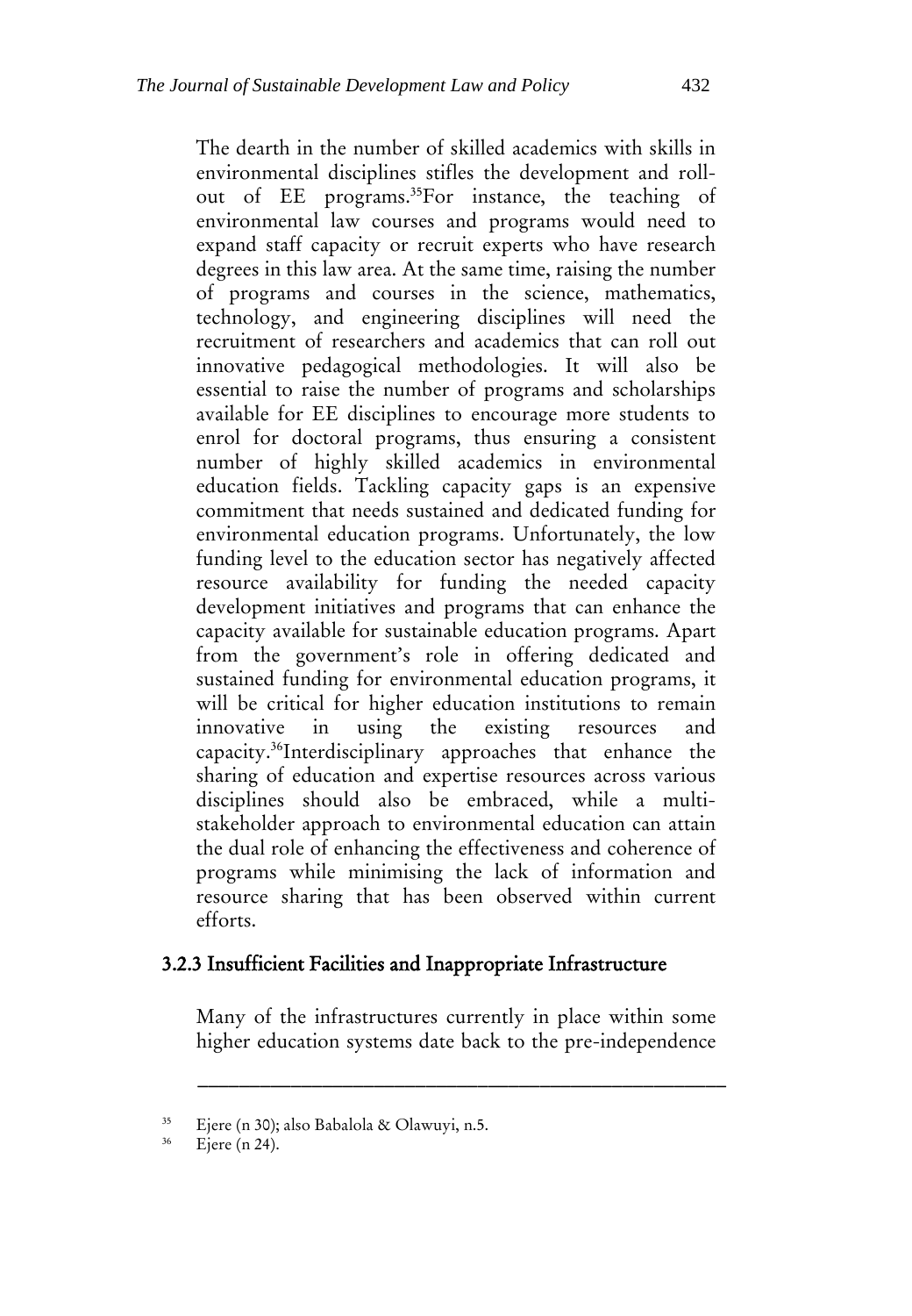period due to successive governments' failure to prioritise education investments. The deterioration of infrastructure has stifled academic scholarship, innovation, and research.<sup>37</sup>Apart from dilapidated laboratory infrastructure and classrooms in many higher education institutions in the country, numerous structures have exceeded their carrying capacity because of the demand brought about by overpopulation. At the same time, as demonstrated by the COVID-19 pandemic, implementing EE programs will compel modern education technologies to improve the teaching and learning of environmental law.<sup>38</sup>Disruptive education needs technology deployment in both online and face-to-face courses to achieve learning outcomes. Technology-driven exercises and online discussion forums can enable students to learn major environmental topics while exchanging ideas outside the classroom. At the same time, EdTech can enhance collaboration and exchange of ideas between faculty members and students within various world parts. It is particularly crucial for higher learning institutions within Nigeria since institutions with low capacity can accrue benefits from practitioners, educators, guest lectures, and scholars in different places who can present unique, specialist topics.<sup>39</sup>For instance, consolidating EE efforts and peer interactions can substantially enable learners to access better quality learning resources, materials, and activities. At the same time, during such collaborations, students attain more skills and knowledge through environmental law while gaining further practical insights from collaboration with other stakeholders. Despite this, funding deficits have led to the unavailability of tech facilities in almost all the higher learning institutions, thus constraining the implementation of environmental education programs. There will be a need for substantial renewal and upgrade of technology to advance these programs for

<sup>37</sup> Babalola (n 34).

<sup>38</sup> World Bank, 'The COVID-19 Crisis Response: Supporting Tertiary Education for Continuity, Adaptation, and Innovation.'

<sup>&</sup>lt;sup>39</sup> S Magana, 'Disruptive Classroom Technologies: A Framework for Innovation in Education (Corwin: A Sage Company: Thousand Oaks, 2017).'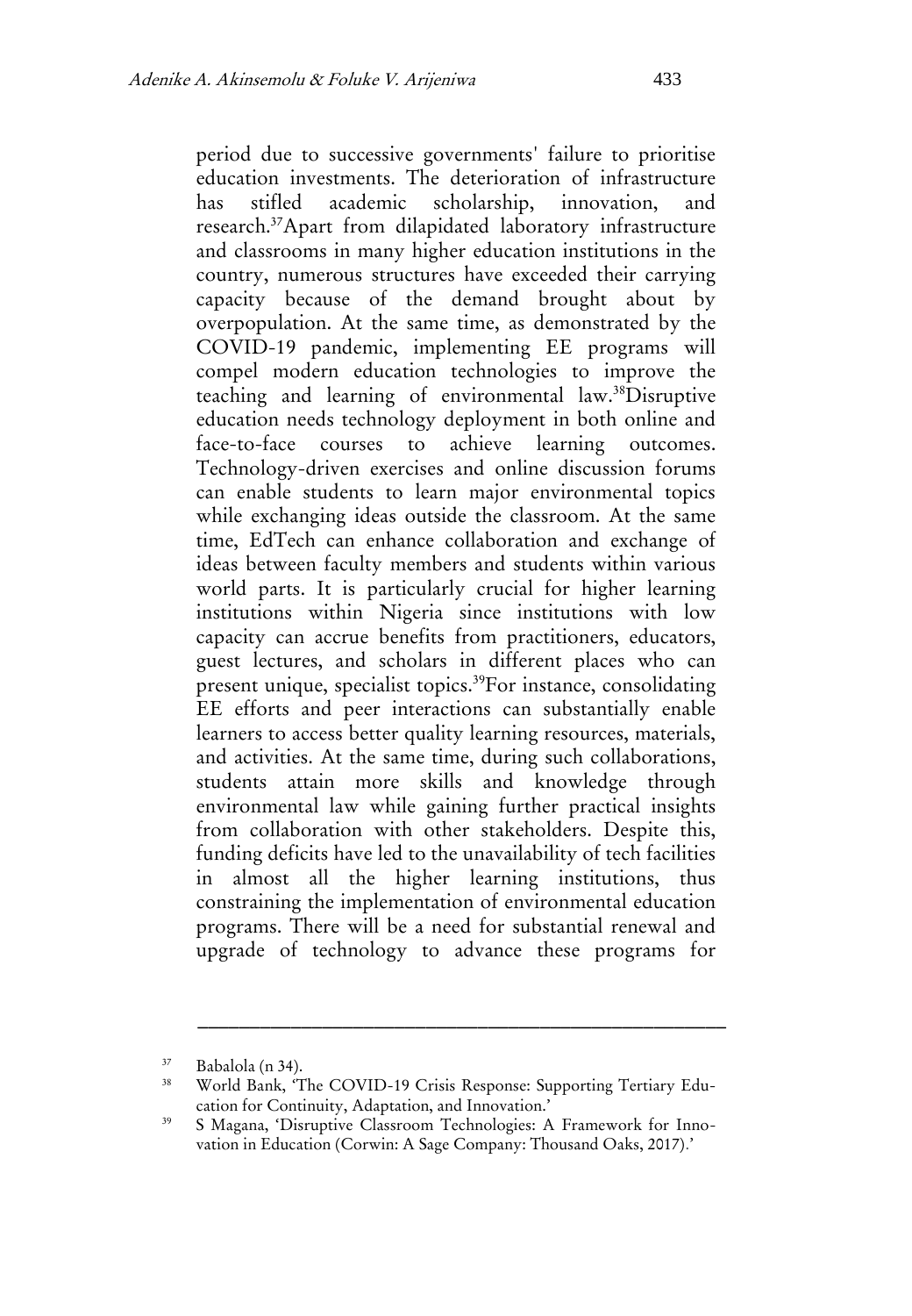facilitating inquiry-based and technology-driven learning approaches.

#### 3.2.4 Absence of EE in National Strategies and Legal Frameworks

Despite the NESREA Act recognising EE, the major education legislations do not clearly identify the significance of ESD or EE. One of the core reasons that successive regimes have failed to be committed to university funding is that the 1999 Constitution does not provide a solid and effective acknowledgement of education as a right in the country. The education pillar is found in Chapter II on the Fundamental Objectives and Directive Principles of State Policy, which states that the government will seek to eliminate illiteracy by providing universal, accessible, and compulsory primary education, free adult literacy programs, and free secondary and university education. Despite these being strong provisions, the judiciary lacks the power to decide whether citizens can enforce the right to quality education. In other words, the Constitution provides aspirations regarding education financing, but at the same time, makes it difficult to be enforced. Despite recent studies and case laws insinuating that it is possible to enforce and justify socio-economic rights in courts in Nigeria, the absence of clear acknowledgement of an important right to education within the Constitution, education policies, and legislation has failed to offer a solid and coherent governance framework which can accelerate and prioritise the roll-out of education programs in the country.<sup>40</sup>It is critical to tackle this gap by expressly recognising education as an enforceable and crucial fundamental human right. Through this, stakeholders and students will have a strong legal basis to ensure the demand for their rights to education within all government programs instead of resolving to strike actions, protests, and protracted litigations.

<sup>40</sup> R. Ako,N. Stewart, E. Ekhator, 'Overcoming the (non) justiciable Conundrum: The Doctrine of Harmonious Construction and the Interpretation of the Right to a Healthy Environment in Nigeria'. In Justiciability of Human Rights Law in Domestic Jurisdictions (Springer: Cham, Switzerland, 2016) pp. 123–141.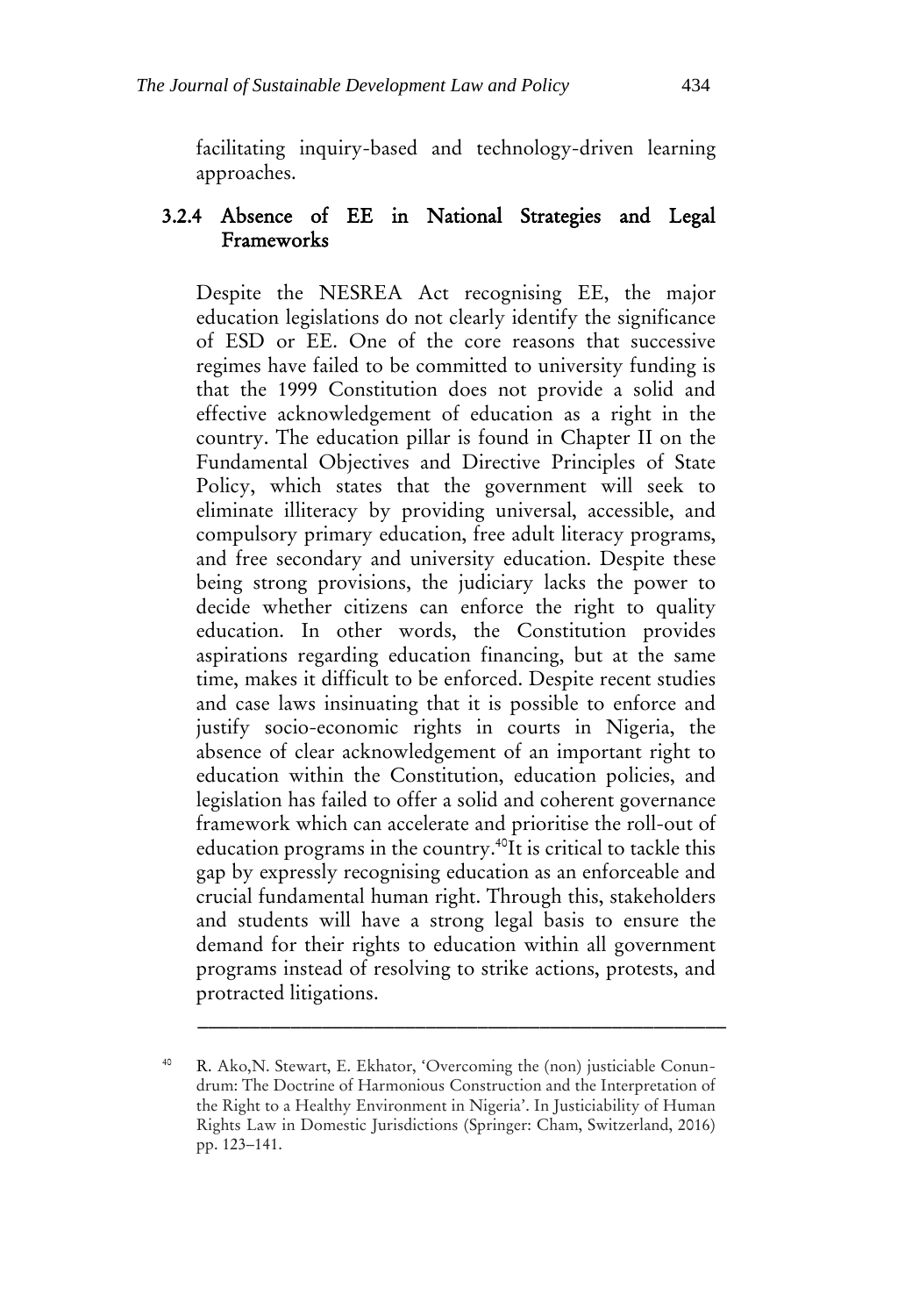The absence of a robust constitutional obligation on the government of Nigeria for financing education at all levels constrains the scope of probable EE interventions. It is crucial to recognise EE in major education policies and legislation within Nigeria to place EE squarely at the forefront of decision making and planning. For instance, the National Universities Commission Act lacks explicit provisions on the importance of higher education institutions to enhance environmental awareness. Moreover, the Tertiary Education Trust Fund Act fails to prioritise the funding of EE. Insights from nations that are making progress in terms of advancing EE programs suggest that effective starting points should clearly acknowledge the education stakeholders' obligation to develop and roll out EE programs.

An example is Qatar, whose Environmental Protection Law's Article 7 mandates that all authorities in charge of education must embed environmental awareness subjects at all stages of the education. The other example is the United Arab Emirates developed the National Environmental Education and Awareness Strategy 2015-2021, which seeks to embed EE across all levels of education.<sup>41</sup>Thus, the lack of clear national regulations, policies, or strategies that clearly emphasise the importance of stakeholders within the education sector within Nigeria to embed EE into the implementation and design of education programs is a major oversight that continues limiting coherent implementation.

Environment Education (EE) should be embedded into all policies and legislations of education in order to foster the development and roll-out of EE programs. It will make the government prioritise EE and enhance the financing level and budgetary allocations for EE programs and initiatives across the country. It is vital to have a detailed and clear national environmental education strategy to provide guidance in formulating, designing, financing, and implementing effective

<sup>41</sup> United Arab Emirates. National Environmental Education and Awareness Strategy. 2021. Available online: https://www.moccae.gov.ae/assets/b4a14e 05/national-environmental-education-and-awareness-strategy-2015-2021 en.aspx (accessed on 15 September 2021).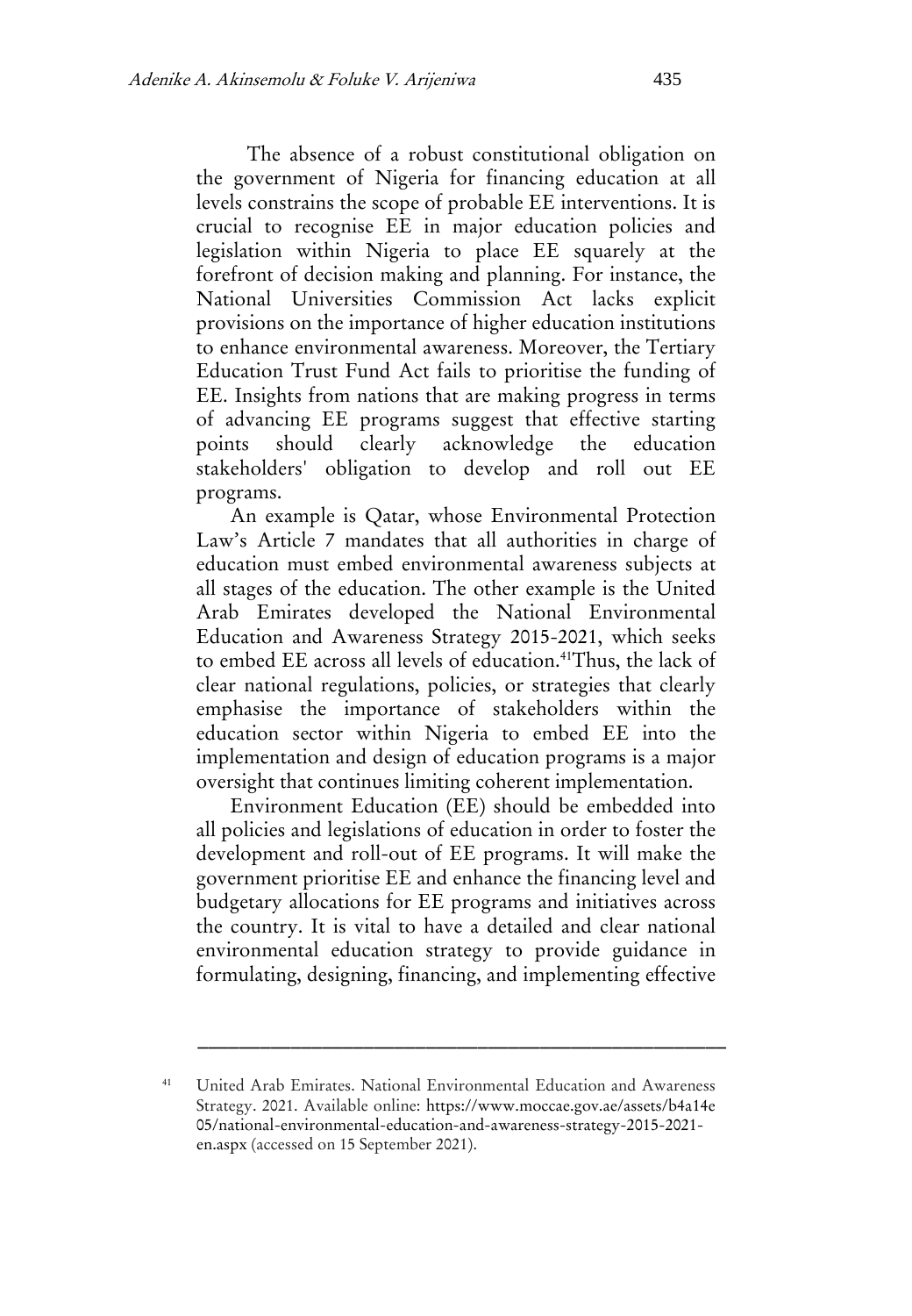EE programs at the domestic level.<sup>42</sup>Such a policy or strategy can clearly identify and highlight the EE priority areas, objectives, requirements, and the opportunities for participation of stakeholders within identified areas. Ideally, such a policy could play a crucial role in identifying opportunities for implementing programs and financing them.

Furthermore, mainstreaming EE into major policies will offer resources and clear guidance that can enable higher education institutions to develop tailored EE programs that can help advance Nigeria's sustainable development visions and objectives in major priority areas.<sup>43</sup>For instance, higher learning institutions could develop tailored programs and courses on detecting and managing oil pollution to enable more residents and citizens to access employment within the oil and gas industry. This can play a critical role in the advancement of the national objectives for content development. Linkage of policies to sustainable development using EE can also foster the development of local pollution control strategies and technologies required for addressing various environmental challenges in major sectors.<sup>44</sup>In the same way, considering the advancement of SDG 7 on energy, some of the fundamental voluntary efforts that EE programs can promote include reduction of energy waste in homes, local communities and organisations, development and support of SME ventures that advance the access to clean energy, as well as the increase in the proportion of renewable energy products and services.<sup>45</sup>Educating citizens to ensure they are active in promoting SDGs in many activities, EE can offer essential tools for citizens to advance sustainable development.

<sup>&</sup>lt;sup>42</sup> Ako, Stewart and Ekhator (n 34).

<sup>&</sup>lt;sup>43</sup> Babalola, A., & Olawuyi (n 5).

PD Jadhav, A. S., Jadhav, V. V., & Raut, 'Role of Higher Education Institutions in Environmental Conservation and Sustainable Development: A Case Study of Shivaji University, Maharashtra, India.' (2014) 4 Journal of Environment and Earth Science 30.

<sup>45</sup> DS Olawuyi, 'From Energy Consumers to Energy Citizens: Legal Dimensions of Energy Citizenship'. In Sustainable Energy Democracy and the Law; Hunta, K., Fleming, R., Reins, L., Eds.; Brill: Leiden, The Netherlands, 2021; pp. 101–123.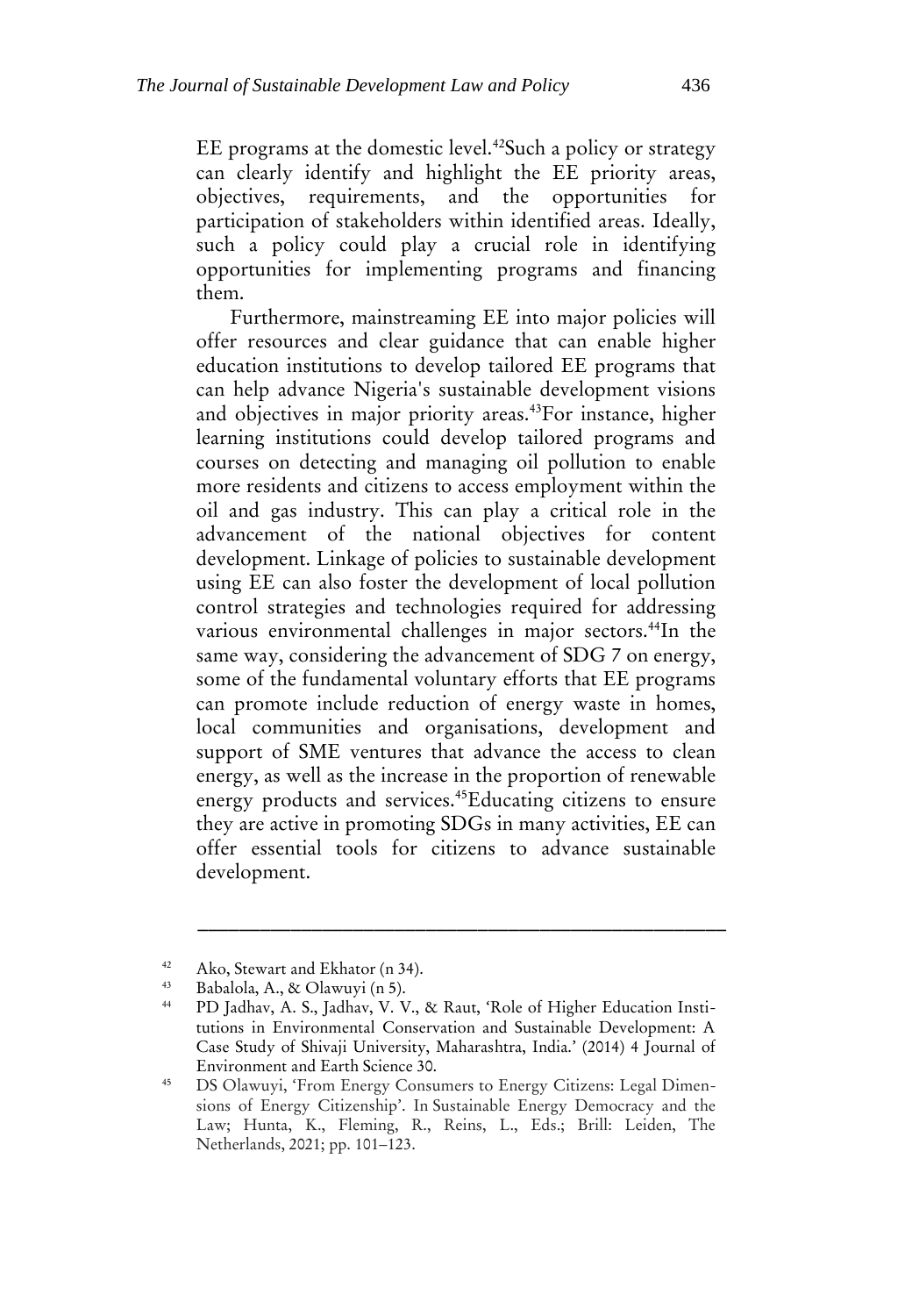#### 4. MINDING THE GAPS: SOME RECOMMENDATIONS

This section discusses urgent steps that could be taken to advance environmental education in Nigeria.

#### 4.1 Development of National Strategies and Plans

The national government should develop clear national environmental education guidelines and strategies that outline objectives, opportunities and priority areas for the participation of the private sector within identified areas. This can be accomplished through conceptual development and transdisciplinary analysis of the several EE stakeholders, economic sectors, and disciplines to determine how EE programs may be rolled out, monitored and supervised across various domains to promote sustainability outcomes.<sup>46</sup>In addition, a national EE strategy can be instrumental for detecting and addressing overlapping courses, accreditation policies, and program requirements across the various disciplines for identifying opportunities for synergies. It can also facilitate the development of coherent and consistent programs for eliminating inconsistencies and overlap. Also worth noting is that such operational frameworks can enable regulators like NESREA and NUC to evaluate the tangible efficiency of EE programs and monitor or measure progress based on predetermined timelines. The other benefit of a national strategy is that it will offer more coordination and cooperation between the relevant stakeholders on the environment, education, and sustainable development, including NESREA, NUC and the Ministry of Environment.

Babalola, A., & Olawuyi (n 5).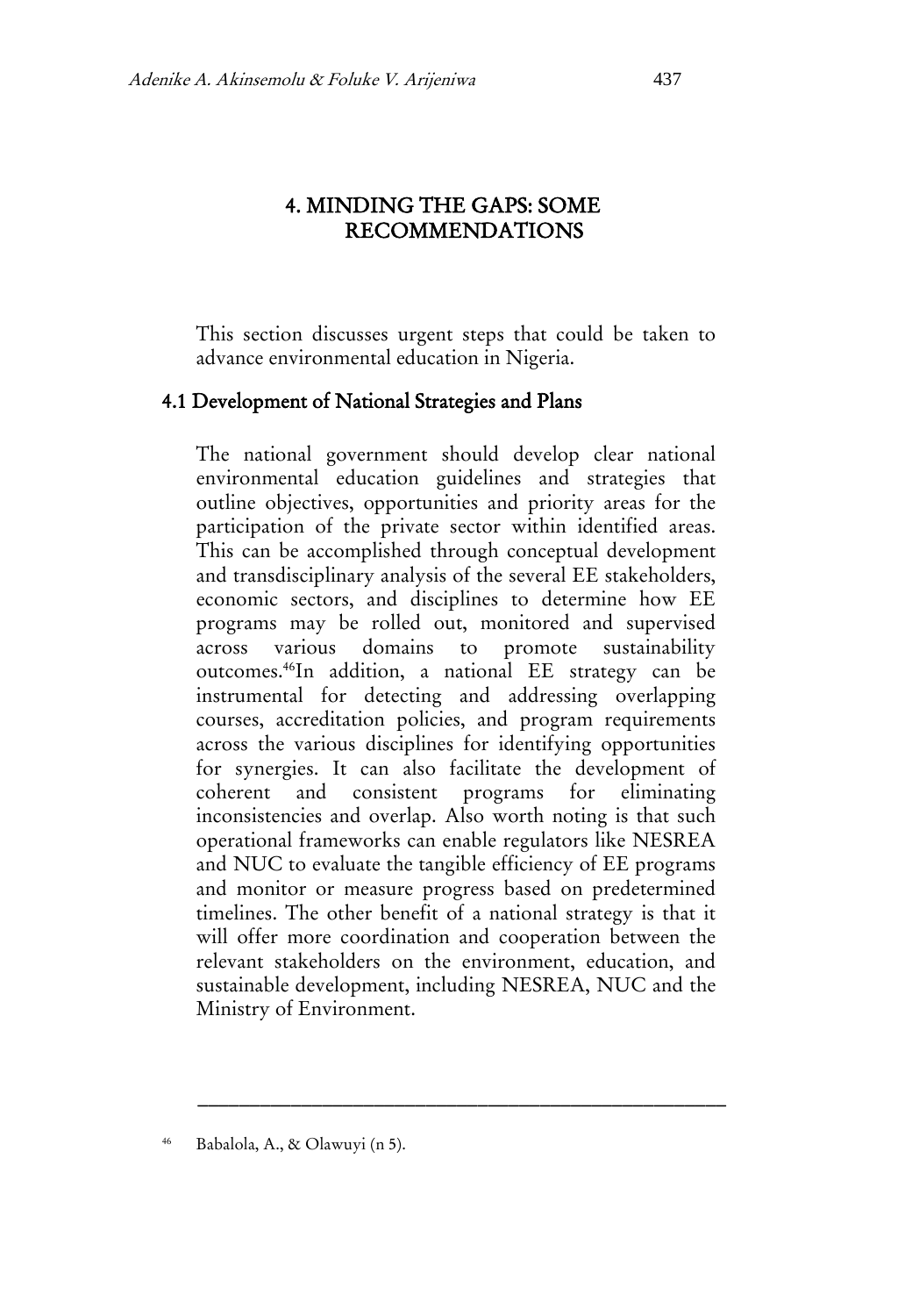#### 4.2 Establishment of Institutions for EE

To promote the wide-scale development and implementation of transdisciplinary, multiscale, multisector, and integrated EE programs and projects across a higher education institution, it is important to designate a focal EE committee or administrative unit that will coordinate the design, approval, and implementation of such projects across all units of the institution.<sup>47</sup>For example, the Directorate of Academic Planning mandates and functions can be expanded and enhanced to integrate and monitor the implementation of EE courses and programs by all units. Higher learning institutions can also establish a unique Directorate on Sustainable Development to monitor the embedment of SDG awareness courses and programs. It will help in monitoring and streamlining not only the design but also the delivery of courses. Empowerment and establishment of a focal institution for all colleges, departments, and faculties can ensure that such an entity obtains relevant information and gains knowledge on the methodology and process for the sustenance of EE programs. Such an institution should develop partnerships with the relevant institutions to widen access to higher institutions of learning that could guide the implementation and the design of EE programs.

#### 4.3 Sustained Funding

A national emergency fund should be established, and a substantial percentage of these funds allocated for the EE programs to hasten the EE program development. For instance, allocating at least 25% of the budget annually to education can reduce infrastructure deficits while meeting education technology demands. Due to the significance of education to the country's 2030 Agenda, the government should urgently commit more budgetary resources to the education programs.<sup>48</sup>Institutions should engage global

<sup>&</sup>lt;sup>47</sup> Babalola, A., & Olawuyi (n 5).<br><sup>48</sup> PS Ebi B. O. & Ulbi 'Educa

<sup>48</sup> PS Ebi, B. O., & Ubi, 'Education Expenditure and Access to Education: Case Study of United Nations Educational, Scientific and Cultural Orga-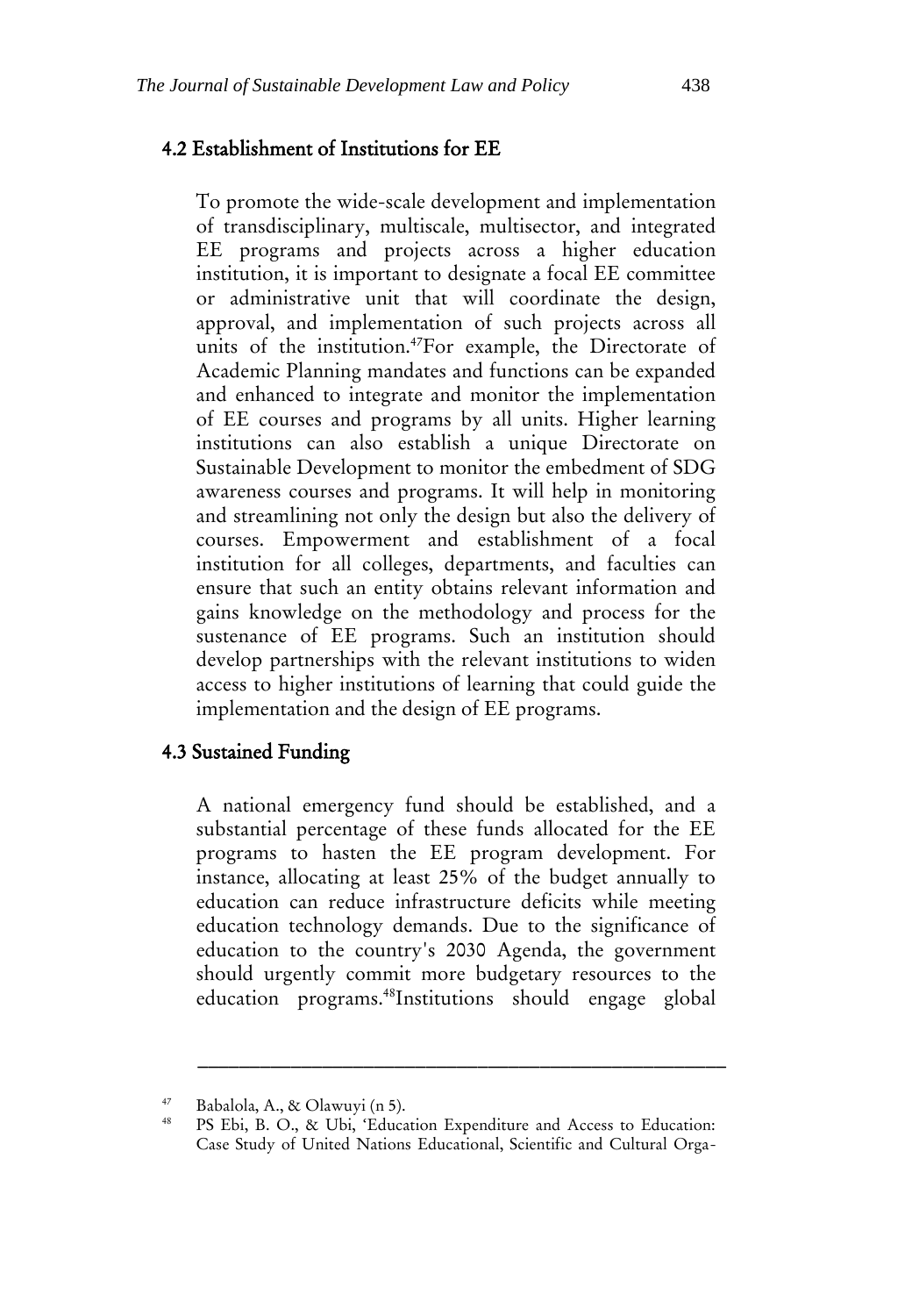development partners, including the UNEP, USAID, World Bank, Melinda and Gates Foundation and African Development Bank, to explore the available global funding opportunities for environmental education programs. These institutions further need to strengthen their internal capacity to take advantage of EE programs as tools for enhancing their internally generated revenue. The rising demand for EE programs and courses in major sectors like engineering, management, mining, finance, aviation, and petroleum implies that institutions of higher learning can explore innovative partnerships to meet their EE certification and training needs.<sup>49</sup>Through this, higher institutions of learning can market the tailed courses that can lead to strong environmental outcomes in major industries while at the same time generating more revenues for the implementation of higher learning institutions. Funding EE programs using revenue generated internally will reduce perennial reliance on budgetary allocation and government funding, and this will be substituted with a more efficient and sustainable approach.

#### 4.4 Making and implementing laws for supporting EE programs

The national government should create a holistic and comprehensive framework for supporting the integration of environmental education into overall national planning and the framework for the implementation of SDGs. Comprehensive laws should mainly be established for supporting EE programs. Apart from developing clear strategies, clear laws must be considered to ensure educators embed EE programs and courses into all educational levels. The 1999 Constitution should be reformed to ensure that the government is obligated to finance education at all the existing levels.<sup>50</sup>State governments should be granted the power to oversight education because the federal government

<sup>49</sup> Babalola, A., & Olawuyi (n 5).

Nwoko (n 33).

nization Declaration in Nigeria' (2017) 7 International Journal of Economics and Financial Issues.290.